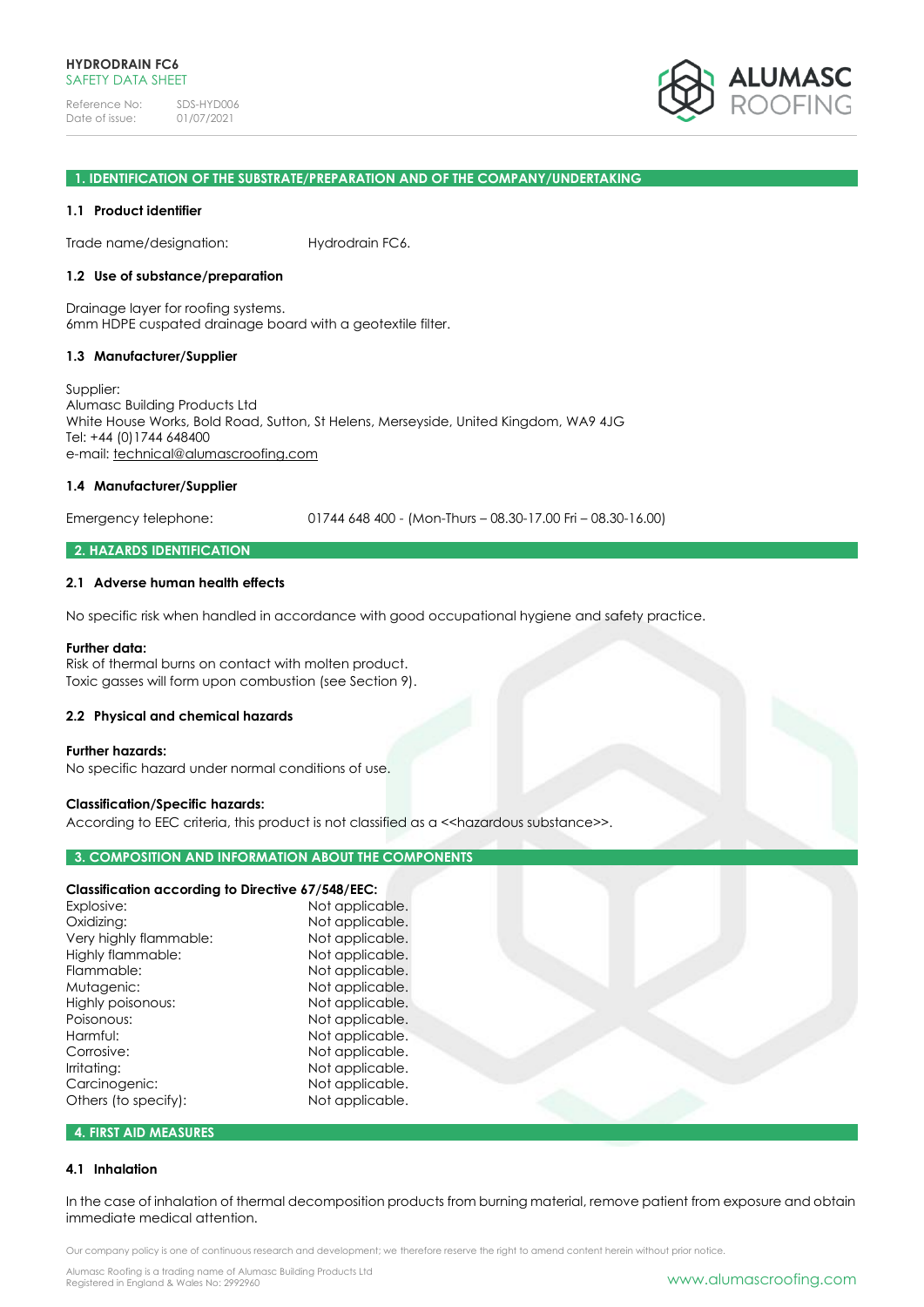

# **4.2 Skin Contact**

In the case of sensitive skin being degreased by repeated handling, through washing and use of barrier cream in future is recommended. Where soreness persists, seek medical advice.

In the event of a fire, molten product may cause thermal burns. In this case:

- Rinse with plenty of water. **DO NOT** remove clothing (since it may stick to the skin).
- Call a doctor immediately.

# **4.3 Eye Contact**

Not specifically applicable.

# **4.4 Ingestion**

Not specifically applicable.

# **5. FIRE-FIGHTING MEASURES**

# **5.1 Extinguishing media**

## **Suitable:**

All extinguishing agents can be used (water, foam, powders, carbon dioxide, sand).

# **Not suitable:**

None. If there is a fire close by, use suitable extinguishing agents.

# **5.2 Specific hazards**

Combustible product; melts on heating. Risk of fire spreading due to the flow of liquid which is already alight. During combustion, harmful or toxic vapours are released.

## **5.3 Specific fire-fighting methods**

Cool the molten product.

# **5.4 Protection of fire-fighters**

Self-contained breathing apparatus and suitable protective clothing.

# **6. ACCIDENTAL RELEASE MEASURES**

None applicable.

# **7. HANDLING AND STORAGE**

## **7.1 Handling**

**Technical measures:** Does not require any specific or particular measures.

# **Safe handling advice:**

Use slings where provided. Product weights are given on roll tickets. Use equipment appropriate to weight and dimensions.

# **7.2 Storage**

# **Technical measures:**

Does not require any specific measures.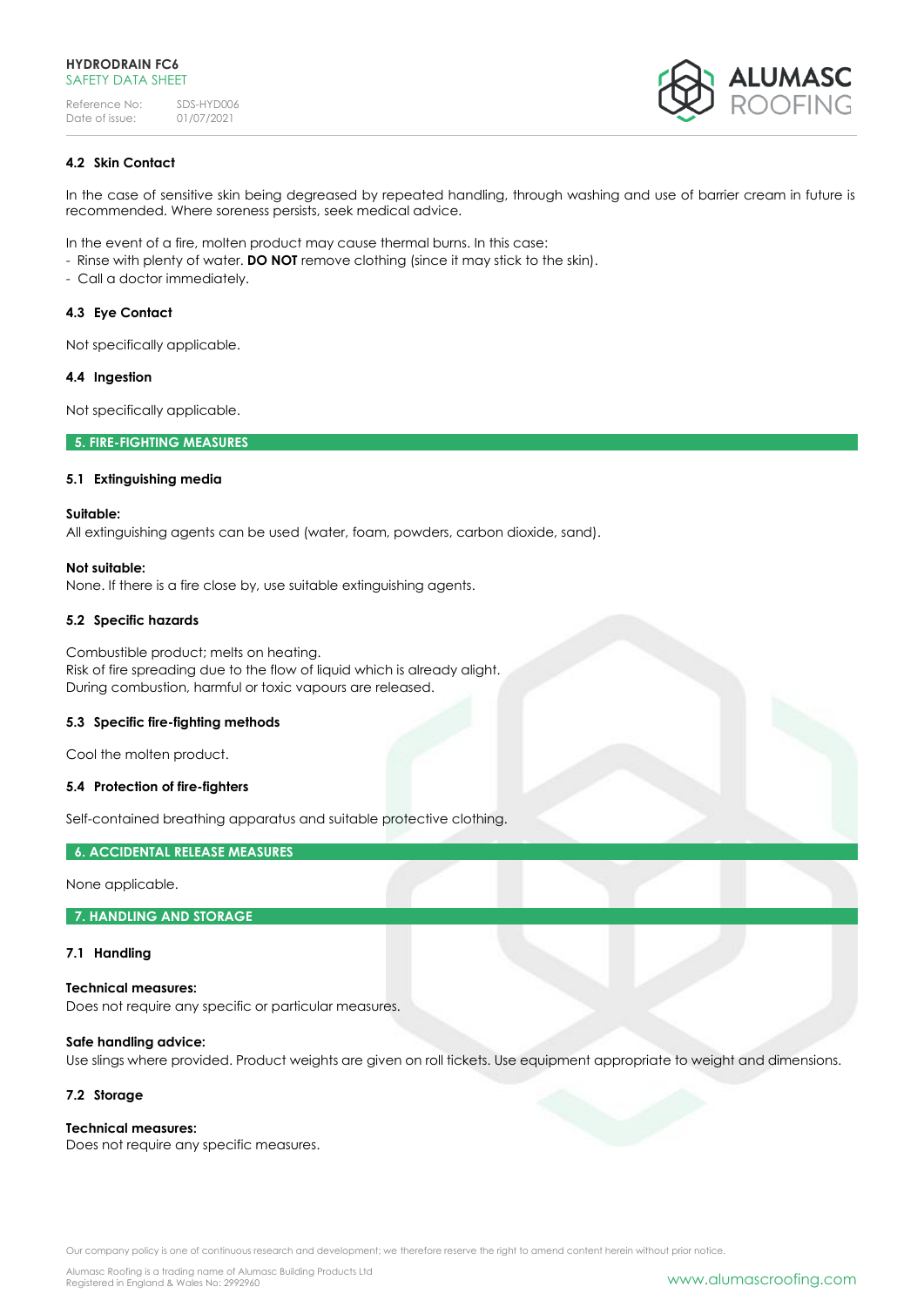

# **Storage conditions:**

Away from any flames. Protected from bad weather conditions. Product can be stored outdoors in its original packaging.

#### **8. EXPOSURE CONTROLS/PERSONAL PROTECTION**

# **8.1 Engineering measures**

No specific measures are required provided that the product is handled in accordance with the general rules of occupational hygiene and safety.

#### **8.2 Personal protective equipment**

## **Skin and body protection:**

No specific/particular action is required for this product. Comply with good occupational hygiene practice.

## **9. PHYSICAL AND CHEMICAL PROPERTIES**

#### **9.1 Appearance**

| Physical state:   | Solid.                                           |
|-------------------|--------------------------------------------------|
| Form:             | Nonwoven Fabric bonded to a HDPE cuspated sheet. |
| Colour:           | White/Black.                                     |
| Odour:            | Negligible.                                      |
| pH:               | Not applicable.                                  |
| Specific gravity: | $0.9q$ cm <sup>3</sup> .                         |

#### **9.2 Specific temperatures**

| Melting:                 | Melting range: $>120^{\circ}$ C. |
|--------------------------|----------------------------------|
| Decomposing temperature: | $>330^{\circ}$ C.                |

## **9.3 Flammability Characteristics**

Flash point:  $>250$ °C. Autoignition temperature: >250°C.

## **9.4 Oxidising Properties:**

Non oxidising material according to EEC criteria.

Insoluble in water.

#### **9.5 In organic solvents**

Insoluble in common organic solvents.

## **10. STABILITY AND REACTIVITY**

#### **10.1 Stability**

Stable under normal conditions of use.

No dangerous reactions known under normal conditions of use.

## **10.2 Hazardous decomposition**

On combustion or on thermal decomposition (pyrolysis) releases toxic gases. (Carbon monoxide, carbon dioxide, low molecular weight alcohols/alehydes and acids).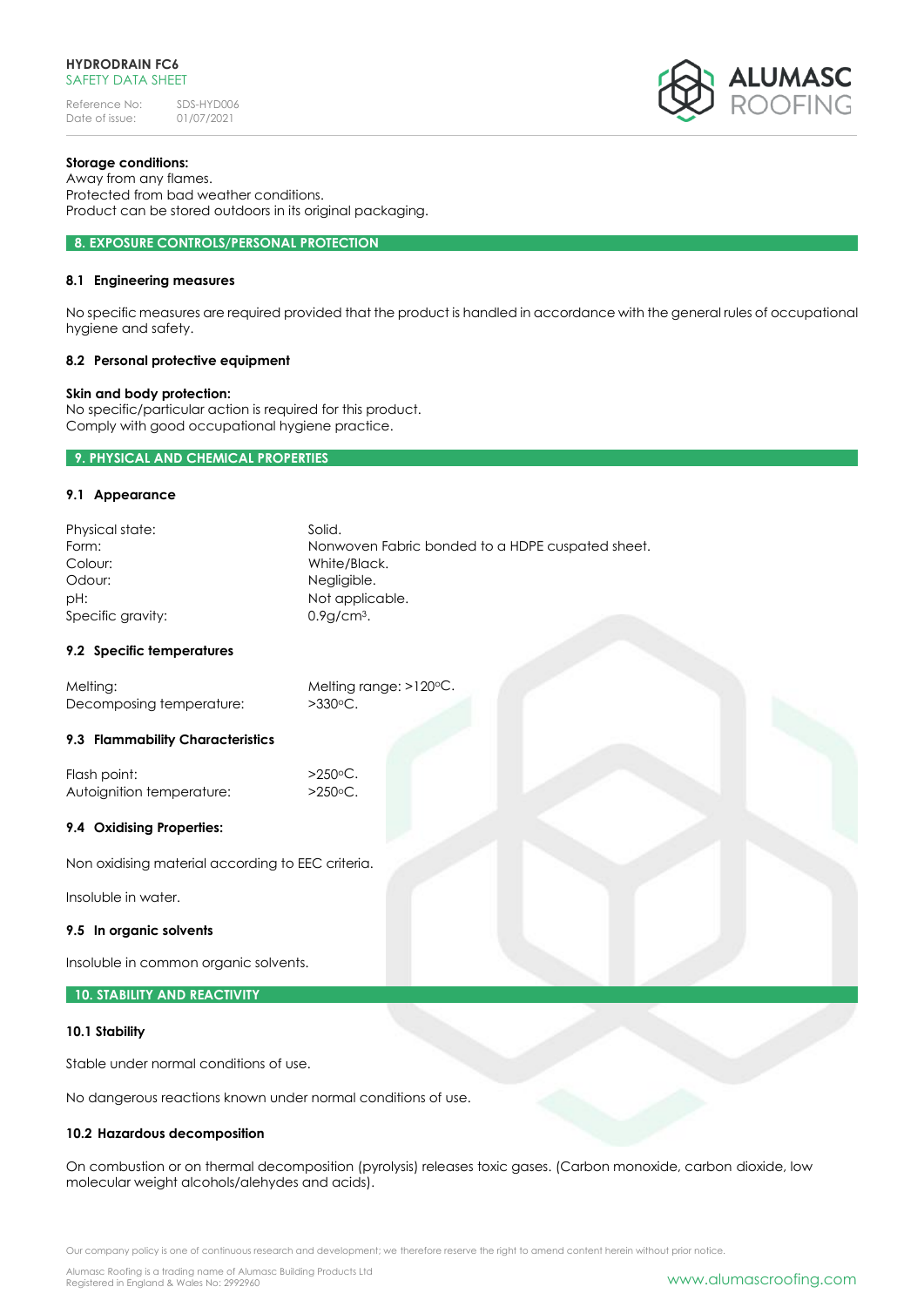

# **11. TOXICOLOGICAL INFORMATION**

# **11.1 Inhalation**

Unlikely to be hazardous unless heated to decomposition temperature. Combustion products may be irritant.

# **11.2 Skin contact**

Sensitive skins may be degreased by repeated handling.

#### **11.3 Eye contact**

Highly unlikely in normal use.

#### **11.4 Ingestion**

Highly unlikely in normal use.

#### **11.5 Long term exposure**

Chronic effects unlikely.

# **12. ECOLOGICAL INFORMATION**

#### **12.1 Behaviour in the environment**

| Persistence/Durability:               | Will oxidise slowly.                    |
|---------------------------------------|-----------------------------------------|
| - Further information on persistence: | Product generally persists in the soil. |

## **12.2 Destination of the product**

Ultimate destination of the product: SOIL.

#### **13. DISPOSAL CONSIDERATIONS**

# **13.1 Waste from residues**

| Destruction/Disposal:<br>Non recycled product: | Recycle waste product as much as possible.                                   |
|------------------------------------------------|------------------------------------------------------------------------------|
|                                                | Disposal of in accordance with relevant local regulations.                   |
|                                                | Incinerate at a licensed installation.                                       |
|                                                | Like many other lubricants and adhesives, textile oils generally dissolve in |

## **13.2 Contaminated packaging**

Decontamination/Cleaning: Not applicable. Destruction/ Disposal: Depending on local facilities recycle the packaging or incinerate it at an approved site.

NB: The user's attention is drawn to the possible existence of local regulations regarding disposal.

aqueous media.

#### **14. TRANSPORT INFORMATION**

Not classified as hazardous for the purposes of transport by road, rail, sea or air.

NB: The above regulatory prescriptions are those valid on the date of publication of this data sheet.